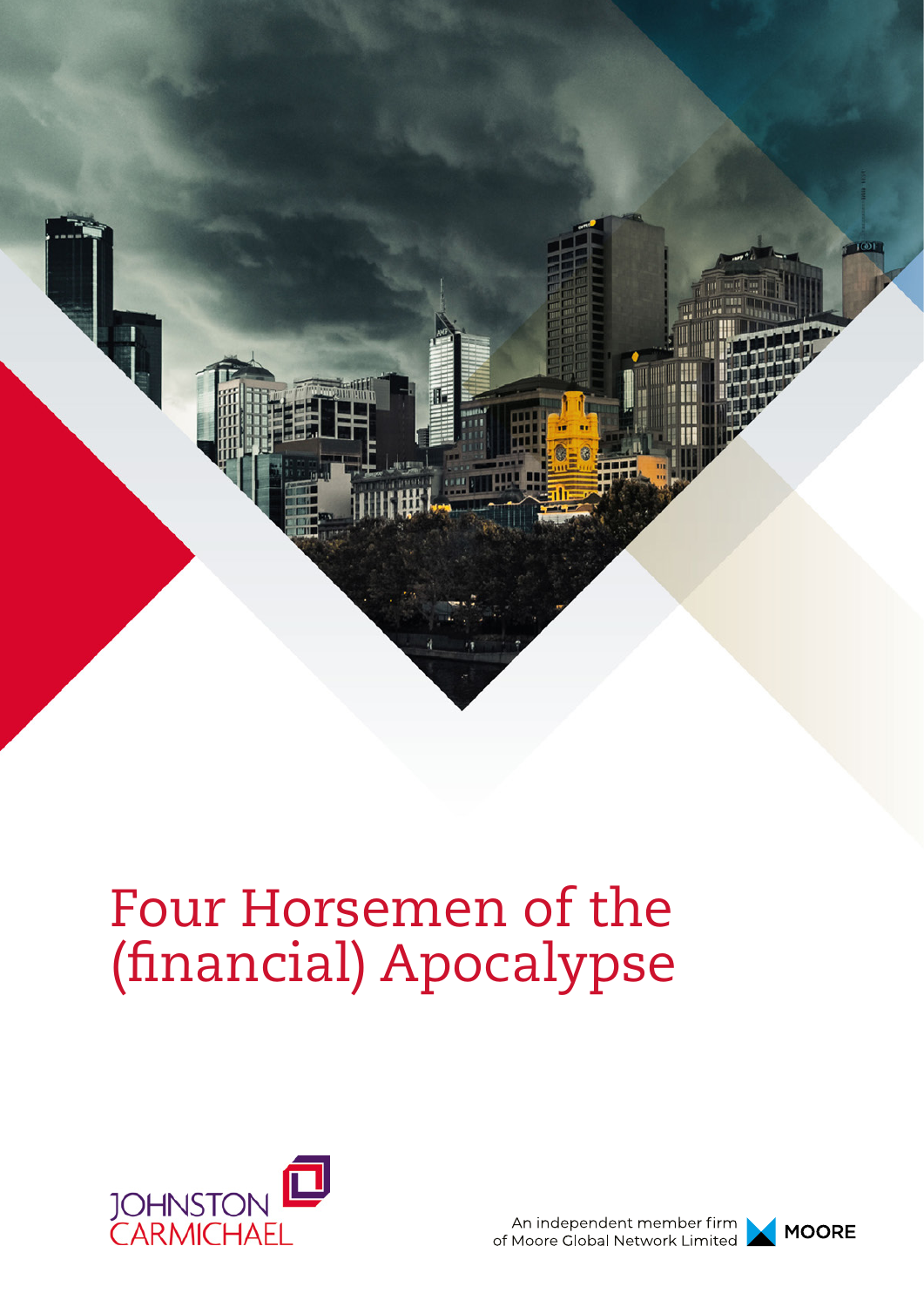## Introduction

The Four Horsemen of the Apocalypse, have captured the imagination of many, including academics, artists, writers and movie producers, and are symbolic to many as the harbingers of impending doom.

There are many interpretations as to what the Horsemen represent and although there are differences in most accounts, the four riders are most often seen as symbolising: Conquest, War, Famine and Death.

Of course, the Four Horsemen imagery has also been used to label other aspects on the horizon that represent a threat to humanity and the world in which we live. Following in the footsteps of that practice, it is worth considering the Four Horsemen that are charging over the horizon towards our financial institutions.

Rather than Conquest, War, Famine and Death, financial institutions have their own Horsemen that threaten them and our domestic and global economies:

#### **Consumerism**

Technological investment in the preceding decade has led to greater customer choice and control. The easy access to information and increased transparency of performance versus promises will see financial services providers held much more accountable and consumers increasingly moving their business.

#### **Regulation**

Increased regulation from several organisations domestically (Bank of England, Prudential Regulation Authority (PRA) and the Financial Conduct Authority (FCA)) and internationally, as well as the fines and penalties they can levy to organisations that they deem as non-compliant.

#### **Competition**

Specific customer groupings and elements of the value chain are being targeted by newer players that have bespoke business models that have advantages in terms of lower cost bases and a lack of legacy issues.

#### **Obsoletion**

The opposite of Futurism or investing in science & technology, and the failure to safeguard the future leads to long term decline that cannot be reversed.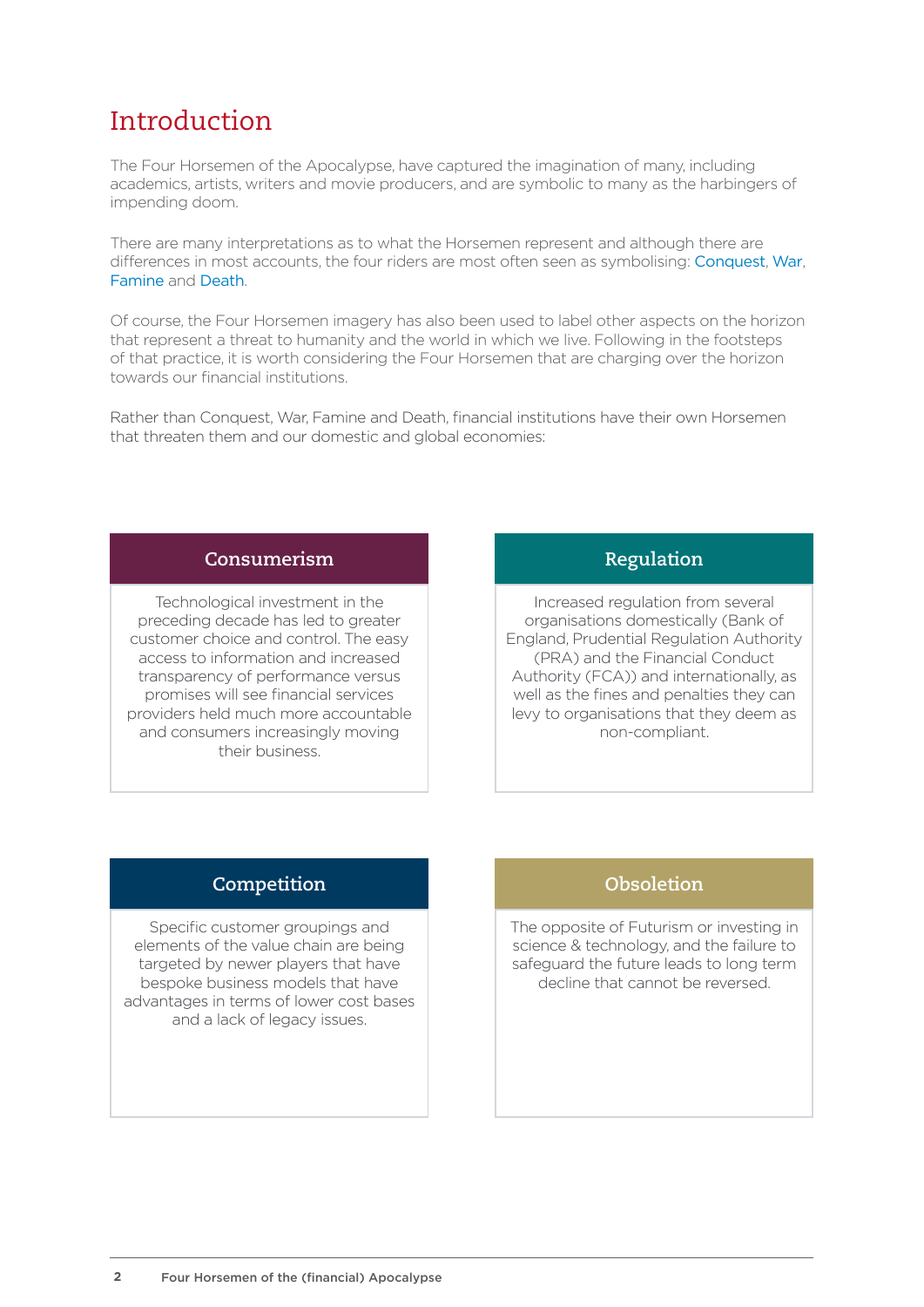#### **Consumerism**

Financial institutions are renowned for their expensive marketing campaigns that make big proclamations against a catchy backing track. "By your side", "we are what we do", "make money work for you", "taking on your future together", "it's a people thing" and "helping you achieve your goals" are easy to state and seriously hard to actually fulfil. Memories are long when it comes to consumers who were sold products they didn't really need, or promised returns on policies and pensions which then failed to materialise.

There has been an acceleration in digital adoption and for many, this is the way we shop, catch up with the news and access entertainment. With this control comes choice and people have greater access to information, goods, and services that fulfil their self-identified needs from the institution that best meets their criteria. The rise of consumerism may also mean that people recognise when their interests are not being served and are more sensitive to promises that seem inauthentic. Past apathy to moving supplier, or the feeling of being stuck, will be replaced by freedom and enablement. In future, over promising and under delivering may be catastrophic for financial institutions.

As banks close their branches and withdraw services to save costs, then blame it on their customers' change of behaviour, they may be guilty of misrepresentation. The pandemic has also shown the need for smart escalation routes and the importance of human contact when a customer deems their issue to be complex or high value. In the past, customers have been remarkably 'sticky' but with consumerism, customer loyalty is not guaranteed. Worse still, institutions may not be immediately aware of the consequences as their customers are unlikely to close or transfer their accounts but instead stealthily divert their custom and balances to their competitors.

The rise of the ethical customer is another consideration and a number of financial institutions have been accused of 'greenwashing' already. To the informed and committed ethical consumer, this is likely to be an unforgiveable breach of trust!

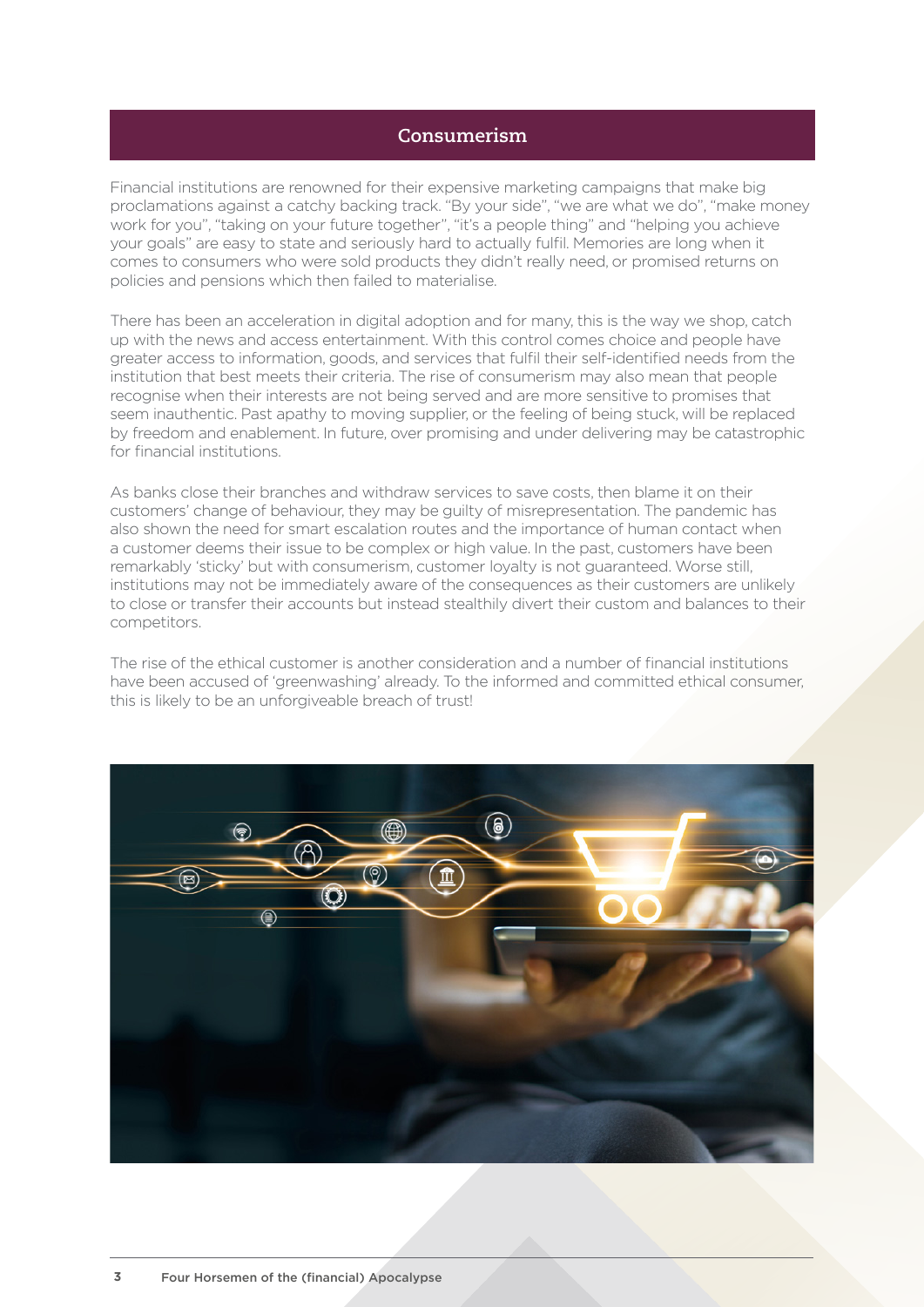### **Regulation**

In 2020, the FCA collected fines of more than £183m across 11 different firms/individuals. It is abundantly clear, the FCA will continue to take enforcement action against firms for non-compliance and, when you look across the 2020 fines, there are some clear signals for institutions as regards what they need to prioritise and focus on:

- Five of the 11 fines levied in 2020 (which translates to 98% of total fines levied in value terms) related to Principle 3 (Management and Control). Particularly, given the volume of ongoing regulatory change across all the regulators, firm's governance structures need to remain nimble and ensure risk is managed responsibly and effectively.
- Three of the 11 fines levied (which equated to 49% of total fines levied in value terms) had a Breach of Principle 6 (Customers' Interests). Institutions really do need to embed customers' best interests in everything they do and be able to prove they have done so.

To bring this to life, two of the top four fines in 2020 related to both Principle 3 & 6 for pre-pandemic transgressions:

- Lloyds Bank PLC, Bank of Scotland plc and the Mortgage Business Plc received a fine of £64,046,800 in relation to failings over mortgage arrears handling activities. The fine was deemed serious due to inadequate systems and controls, leading to challenges with setting up affordable payment plans which led to unfair treatment of customers and inadequate follow up training for staff in relation to appropriately identifying vulnerable customers. Furthermore, opportunities to correct failing procedures were missed, evidencing poor governance over remediation activity.
- Barclays received a fine of £26,056,400 for not treating fairly 1.5 million business and retail customers when they fell into arrears and/or experienced financial difficulties. This fine was deemed serious for not only the number of customers involved in totality but also that many of these customers were not identified as 'vulnerable' by the firm due to failure in the firm's systems and controls. Additionally, commitments made by the firm to correct their collections process were not implemented in a timely manner, again evidencing poor governance over remediation activity.

The regulatory challenges however are twofold:

- 1. Ensuring the right controls and monitoring are in place to meet existing regulatory standards. The FCA have a clear focus on ensuring vulnerable customers are treated fairly and have no appetite for firms failing to understand their customers' needs, nor for harm to consumers.
- 2. This focus on customer detriment is a large element of the Operational Resilience expectations of the three regulators which is one of several significant initiatives on the immediate horizon (e.g. AML, crypto assets, Brexit, etc.).

Whilst the regulators have taken a phased approach in implementing Operational Resilience requirements (in acknowledgment of the substantial work many firms will need to complete to meet the final hard deadline of 31 March 2025), the first requirements are due by 31 March 2022 and are far from insubstantial.

The 'Regulatory' Horseman will continue to cast a long shadow on the financial services sector and the 'to-do' list for most firms is considerable. Given the high expectations (and penalties for breaches), the large volume of work and the shortage of regulatory expertise, the earlier firms can implement regulatory horizon scanning, the more time they will have to plan, prioritise, design and implement new controls and monitoring procedures.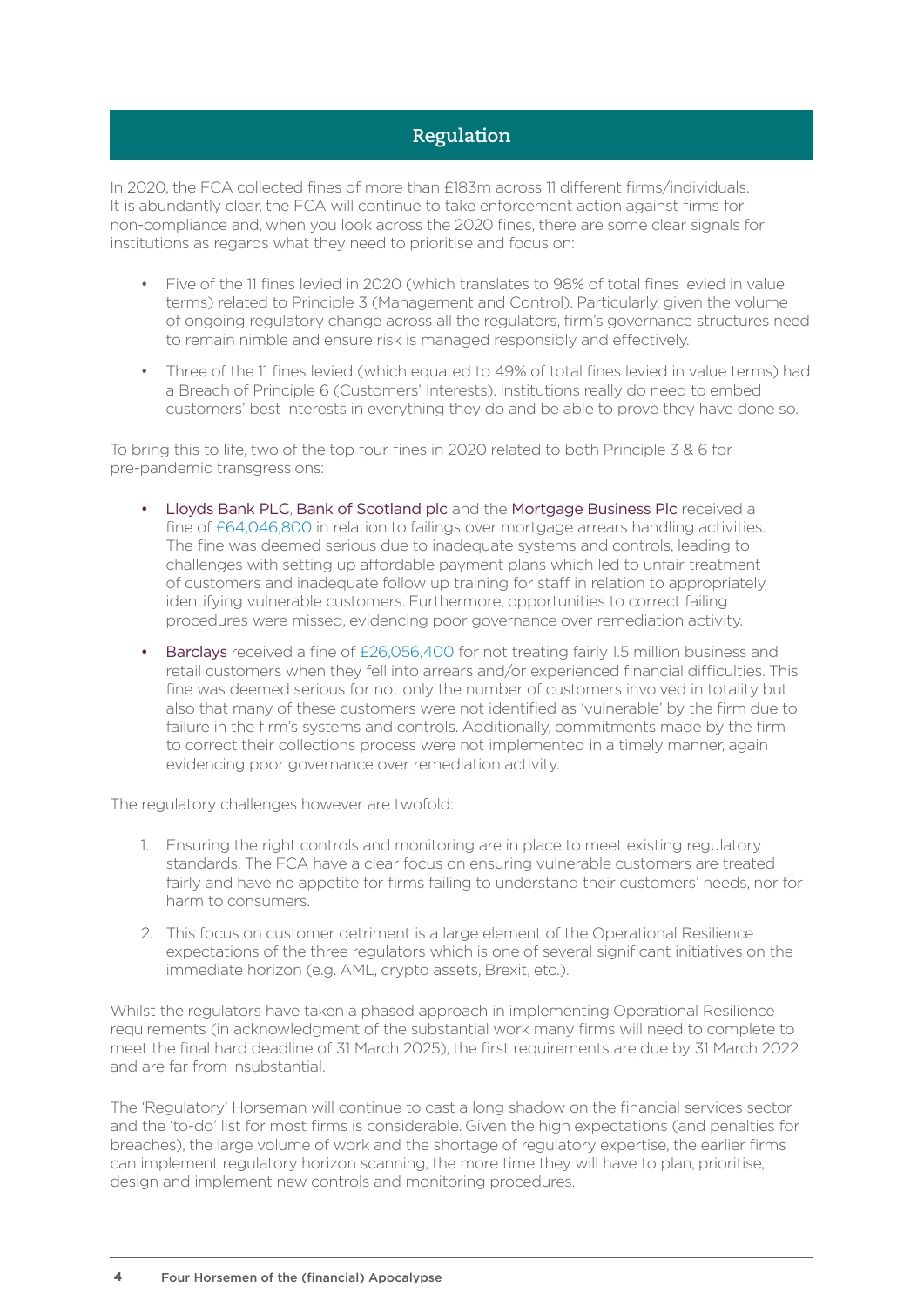#### **Competition**

Challenger brands are embracing new technology and engagement models where customers are, in return, willing to transact and spend time understanding the differentiated proposition on offer. For example, Revolut have built and continue to develop a superapp that represents a 'one stop shop', offering every financial product a customer may need (FX, banking and investments in commodities, stocks and crypto). To complement their FX offering, and to drive engagement with their app, they have added a travel booking service to the app itself.

Similarly, in the wealth space, self-service offerings seem to be gathering pace as they offer a wider range of products and lower costs. This makes them more attractive to underserved segments as well as encouraging customer attrition from IFAs and fund managers that have offered poor value add or returns.

When many incumbent institutions talk about strategy, they are often responding to the already present phenomena in their environment as opposed to future proofing their business. For over a decade, banks have mused over a potential threat to their world from the tech giants such as Apple, Amazon, Facebook and Google. As time has passed, they have been less concerned, perhaps even complacent, as despite some initiatives like Amazon Pay and Apple Pay, they have not seen a radical erosion of their customer base or revenue by these or other challengers.

Competitors range across a broad spectrum, from the fintech upstarts to global heavyweights like JP Morgan who have created a UK focused digital bank. Marcus, and have expanded their proposition with their recent acquisition of the digital asset manager, Nutmeg.

Furthermore, Central Bank Digital Currencies (CBDC) are another unlikely instrument of competition. Ever since Facebook announced its intention to launch new services called 'Calibra' and 'Libra' (leveraging digital currencies and integrating these within Facebook, now called Diem), central banks have been looking to launch CBDC to protect their ability to use currency as a lever for fiscal control. However, if central banks choose to hold the CBDC accounts, this will divert customer funds to their own coffers. If banks no longer receive deposits how will they fund lending?

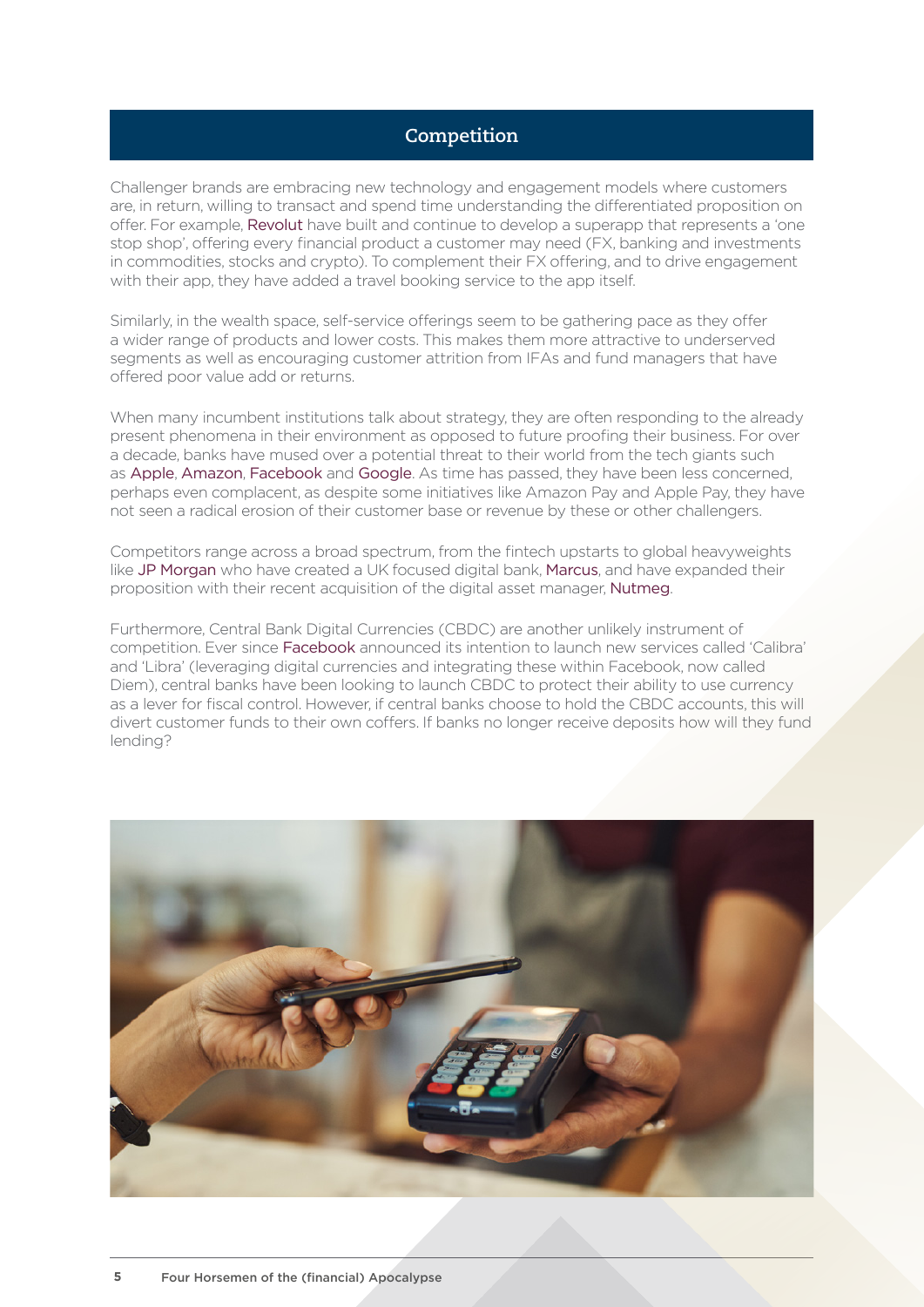#### **Obsoletion**

For most organisations affected, their demise happens slowly; an established trend of losses eats into reserves and diminishes shareholder capital. It is only near the very end, when finance has been withdrawn or an incident makes a sudden and dramatic demand on weakened capital, for example by fraud, that they cannot continue. When a character in the Ernest Hemingway novel, The Sun Also Rises, is asked, "How did you go bankrupt?", he replies, "Two ways. Gradually, then suddenly!". This applies equally to obsoletion, especially in this extremely challenging political and economic environment.

When Lehman Brothers went bankrupt in 2008, many others, who came within a whisker of joining them, had to be rescued. However, the seeds of the banking crisis had been sown many years before and were varied. Exposure to sub-prime debt, overly ambitious acquisitions and setting too much store in the new credit default swap market were among the causes.

In hindsight, more attention should have been paid to potential risks and mitigation. Future proofing an organisation needs to take account of emerging technologies, competitor positioning (including that of new entrants), changing consumer attitudes and the macro political and economic environment. In tandem with this, it is important to have contingency plans in place.

The financial services sector's confluence of factors that threaten obsoletion through a chipping away of profitability or attrition of customers, includes gradual forces such as:

- The reduction in physical footprint and the erosion of footfall.
- The low interest rate environment (e.g. current accounts used to be a cheap source of funds for banks to lend out).
- Greater capital holdings required by the regulator, or indeed, ever-increasing regulatory demands in general.
- New digital banks simplifying and making the account opening process more customer friendly, especially in relation to completing ID checks and making payments. Often, they have targeted elements of the value chain, eroding traditional banks' revenue streams.
- New one-stop-supermarkets that mean you can access all your needs via one platform but avoid putting all your eggs in one provider's basket (e.g. Starling Bank's customer friendly Open Banking enabled API platform).
- A steady decline in car ownership reducing demand for retail finance.

These run alongside factors that have the propensity to make more of a sudden impact such as:

- Severe brand damage from prolonged technology outages, financial crime attacks and severe regulatory fines for breaches e.g. ineffective anti money laundering processes.
- An economic slump that leads to greater debt persistency in unsecured lending books and, ultimately, increases debt write downs that could obliterate profits or create losses that erode capital.
- The disintermediation of the financial services ecosystem, as has happened with mobile phone payments and PayPal, could lurch forward again. Indeed, if the big tech firms like Apple and Amazon leverage their platforms, their loyal clientele and offer compelling services and products, they would be significant competitors.

Never has it been more important for organisations to be open, to look around them and take an objective view, and determine what the factors are that are together influencing the organisation's present and the future.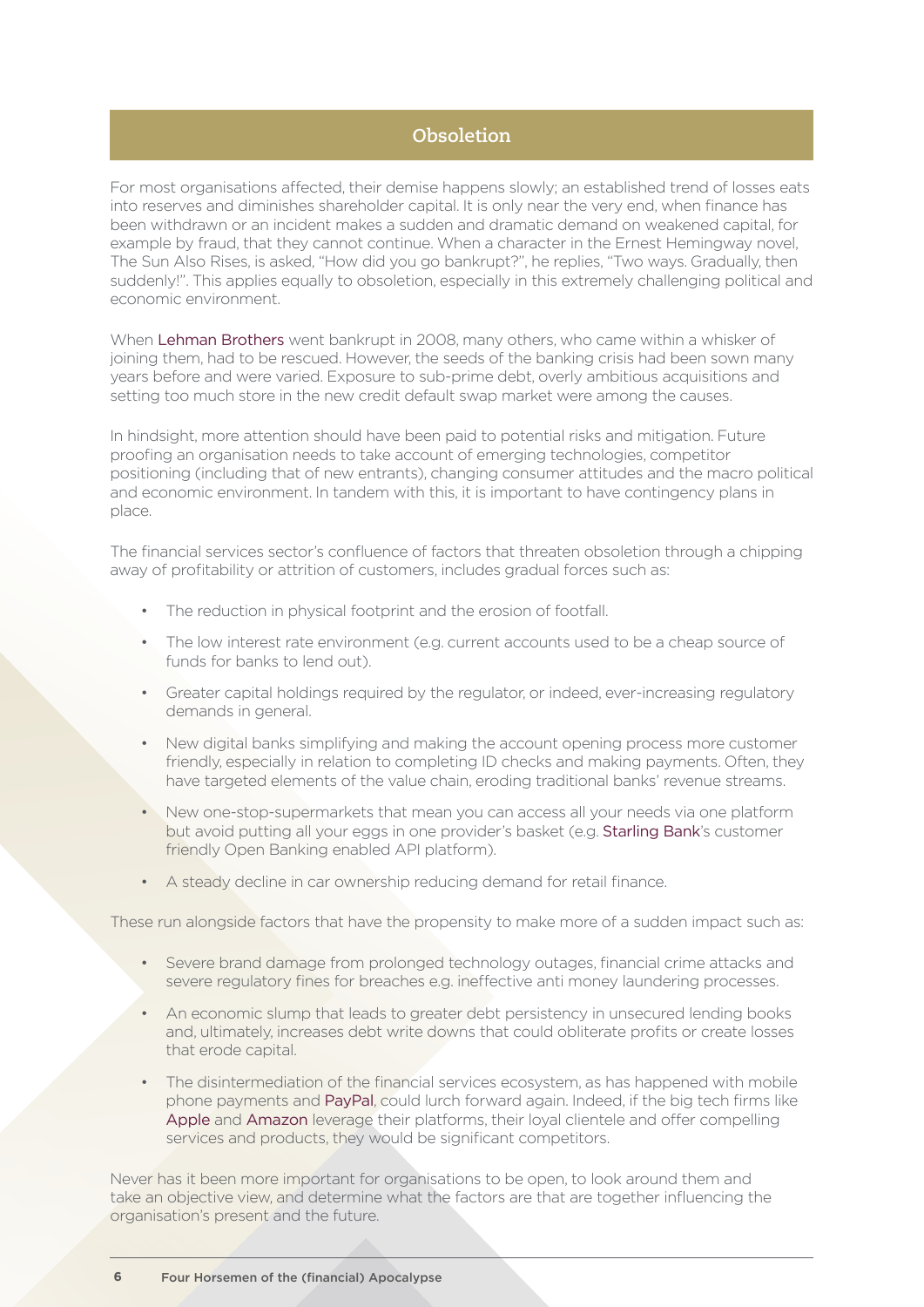## Summary

The damage, as we saw in the financial crisis, is not just to single organisations but to the public confidence in the whole industry, with a consequential impact on the economy. As such, we can't afford to be blinkered or isolationist in how we understand the landscape in which organisations participate.

Our well-established banking brands have a strong history and heritage and for them to future proof effectively, a different and much more informed and interactive approach to horizon risk planning and strategy is needed. A holistic approach to sustainability and risk management is required to protect businesses and reputations.

## Get in touch

If you would like to discuss any aspect of the topics which we have covered, then please get in touch with a member of our Financial Services team.



Ewen Fleming Partner, Financial Services Advisory

07733 236 559 [ewen.fleming@jcca.co.uk](mailto:ewen.fleming%40jcca.co.uk%20?subject=) 



Samuel Church Financial Services Consulting Director

07775 583 598 [samuel.church@jcca.co.uk](mailto:samuel.church%40jcca.co.uk%20?subject=)